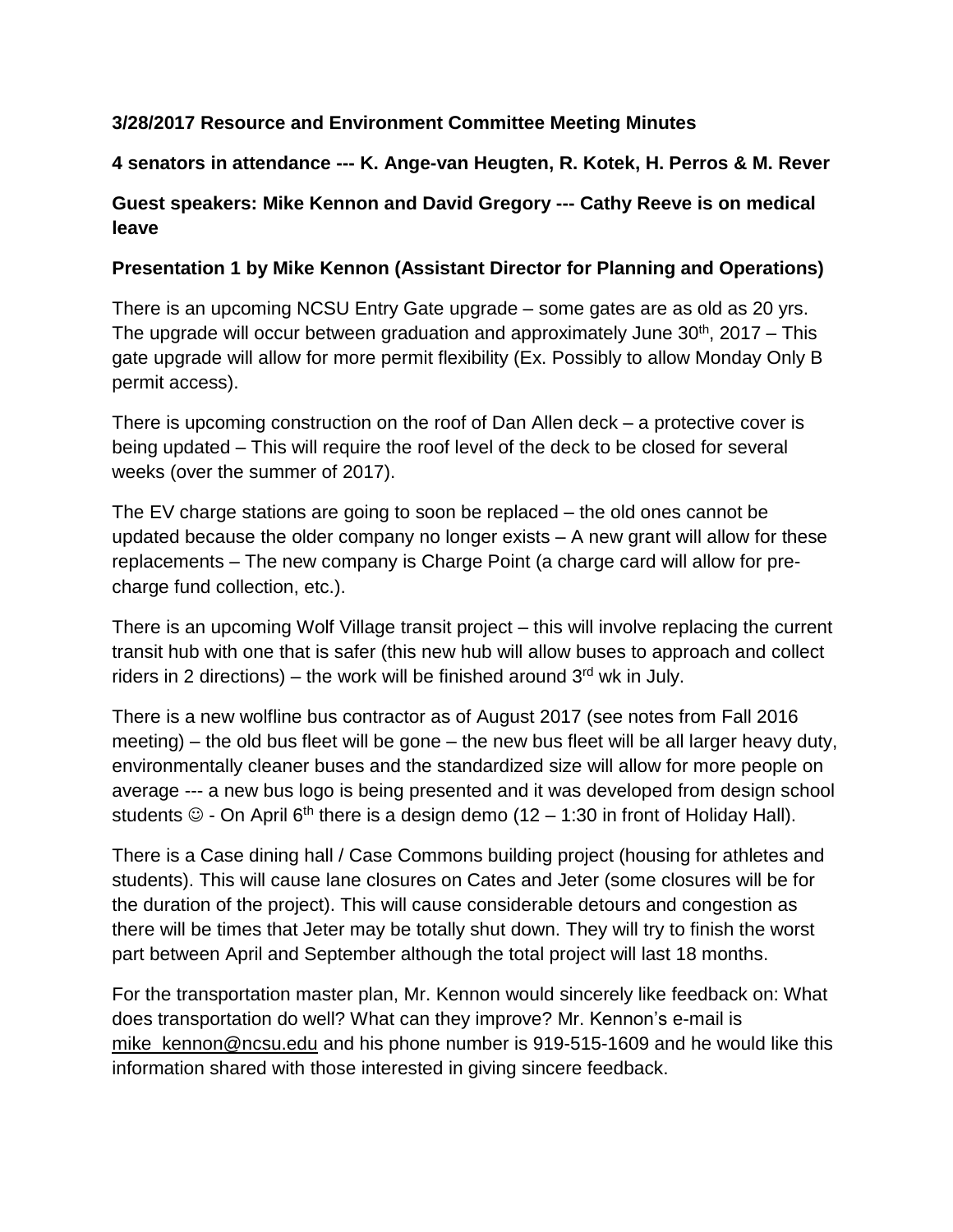Potential feedback ideas include: anything parking, permits, timing, routes, amenities, bike, wolf trails, carpooling, walking, etc. All of this information will be compiled over the summer and Mr. Kennon's office will try to improve the hot / majority 4-5 ideas and present the information.

Question 1: How do you try to fix the bus congestion?

Answer: Trying to coordinate buses with large class outload

Question 2: With regard to the Carmichael project is there a "parking after completion" footprint?

Answer: Not completely. However, there will be some parking reduction on Cates. They will make parallel parking but will not compensate for all the prior spots. Parking lot will be built on Warren Carroll Drive on the left to help (around 70 new spots there).

Due to the upcoming Carmichael and Case Commons projects this will be a chaotic area for parking for a bit.

# **Presentation 2: David W. Gregory- Assistant Director for Parking Services.**

Mr. Gregory started his presentation discussing how thankful he is that the Parking and Transportation/ Transit teams work so well together.

Mr. Gregory stated that the new parking plans are very data driven.

For this reason, the new entry gates will help with future planning. When people come and go and at what times will now be known. Thus – they will know which spaces are most utilized. This could allow for more B permits (or less) or new short term permits. This new planning will take some time since data will have to first be collected.

Starting in the summer of 2017, NCSU parking enforcement vehicles will have cameras mounted on their roofs (LPR). This is a management software tool for real time information – Ex: how many cars are parking in a lot at particular times? It will help avoid some human entry errors and could allow for more student permits, etc. Currently, each enforcement officer has around 2500 spots per employee. Most campuses have around 1500 spots per employee. A LPR can help with location detection and parking permit concerns. However, this does not eliminate the need for people. People are still needed to write tickets – but – will help better understand true parking patterns..

There will be an Increase in parking permit costs.

B or U --- \$2 a month increase

C --- around \$1 a month this year